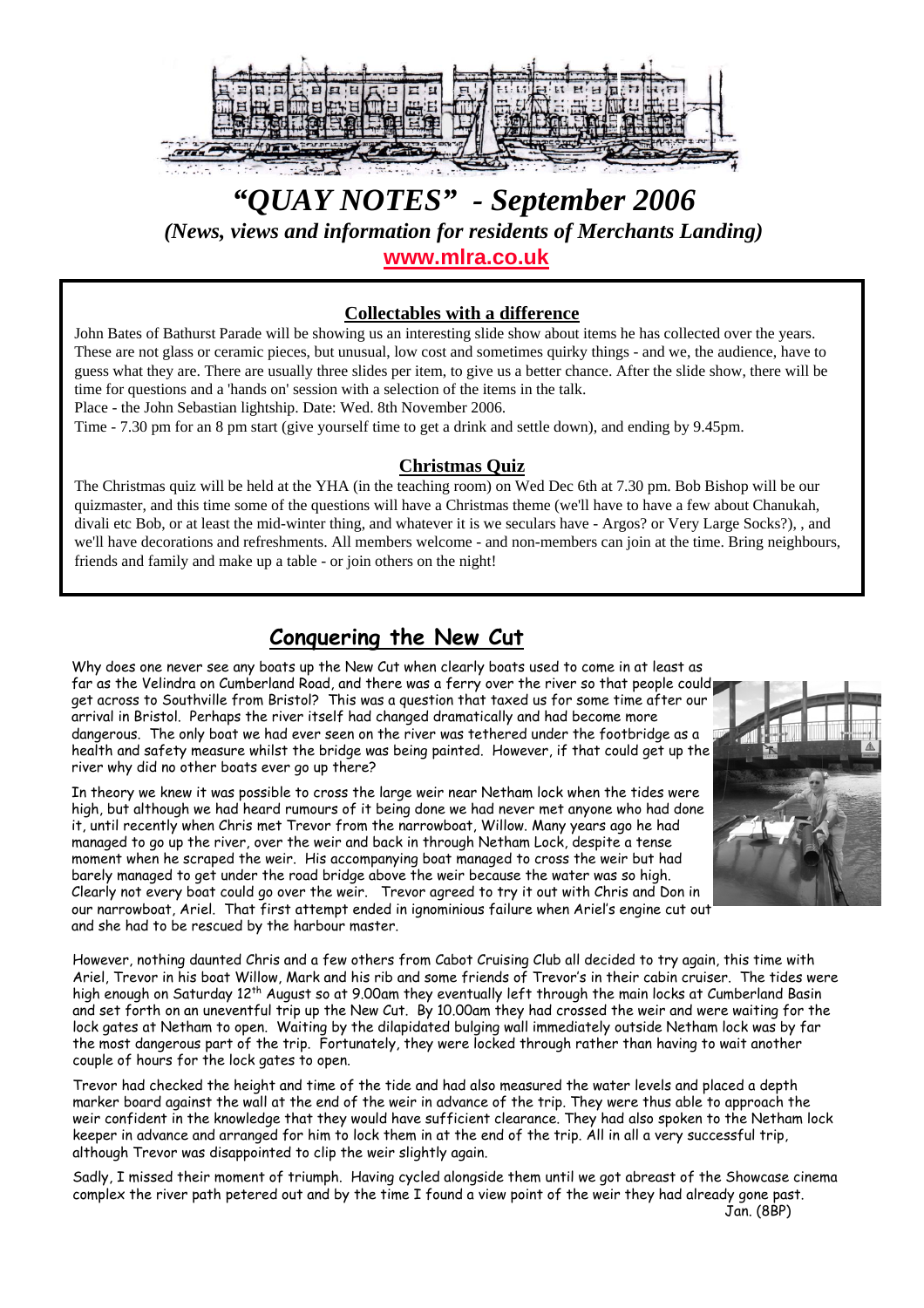

# **Summer Party/Cruise**



A great time was had by all with lots of excitement on the way!

We conquered the Avon, not just the cut!

We boarded the Tower Belle at the Mud Dock and set off up river. At Netham Lock we had a short wait while the lock keeper waited for the tide to drop and then we pushed thorough the gates and headed into the river. This was not without incident as a narrow boat had come into the cut and had to back off while we came out; unfortunately the tide was running strongly and he ran his stern into the bank. He was still repairing his rudder when we returned. There was more excitement at Beeses where someone's boat had drifted onto the bank on the high tide and was nose down into the river by the time we passed. Hopefully he managed to rescue the situation but I have heard no news.

There was a good crowd on board with lots of conversation, accompanied by a very good and informative commentary by the crew. Thanks go to the committee for organising the trip!

#### FOR SALE

•Electrolux eye-level oven and grill, 3 years old - £40 •AEG 4 burner gas hob, 3 years old - £30 •AEG cooker hood, 3 years old - £30 •Bosch large fridge freezer, 8 years old - £60 •Bosch dishwasher, 12 years old - £25 •Franke 1.5 bowl stainless steel sink, 3 years old - £25

All in excellent working order and condition. Available first week of October - selling due to kitchen refit. For further information contact Scott or Geri, 7 Merrick Court, tel 0117 929 4689

One of the residents in Bathurst Parade recently came across an excellent new booklet called " Celebration of the Avon New Cut" It is printed by Fiducia Press 2006 Bristol. I.S.B.N. 0 946217 23 8 Priced at £7.00. It can be purchased from the reception desk at the local Southville Community Centre.

This book celebrates the 200 anniversary of the creation of the Avon New Cut which changed Bristol's geography and history for ever. The Avon New Cut is an integral part of Bristol's floating harbour. A group of local people have brought together a fascinating account of its geology, its history, its wildlife and ideas about its future. A must for every bookcase.

## BEWARE! – Car parking in Draycott Place

The car park opposite the houses in Draycott Place does not belong to Merchants Landing. Two residents cars parked there, showing permits, have been towed away. Cost - £135 each!

## **Committee member needed!**

There is still a vacancy on the committee following Hazel Hill's departure. Please volunteer, particularly if you live in Byzantine Court.

If you rent rather than own a property here, you are equally welcome to join the association , join in any events, and even join the committee. Get involved, it is your community.

## **Advertising signs.**

Recently there have been a couple of instances of a company doing work on a property and then leaving advertisements on the outer fence. Some complaints have been forwarded to the committee that this is unsightly and that the company should remove the sign when work is complete. Is this right, or do you disagree? Let us know.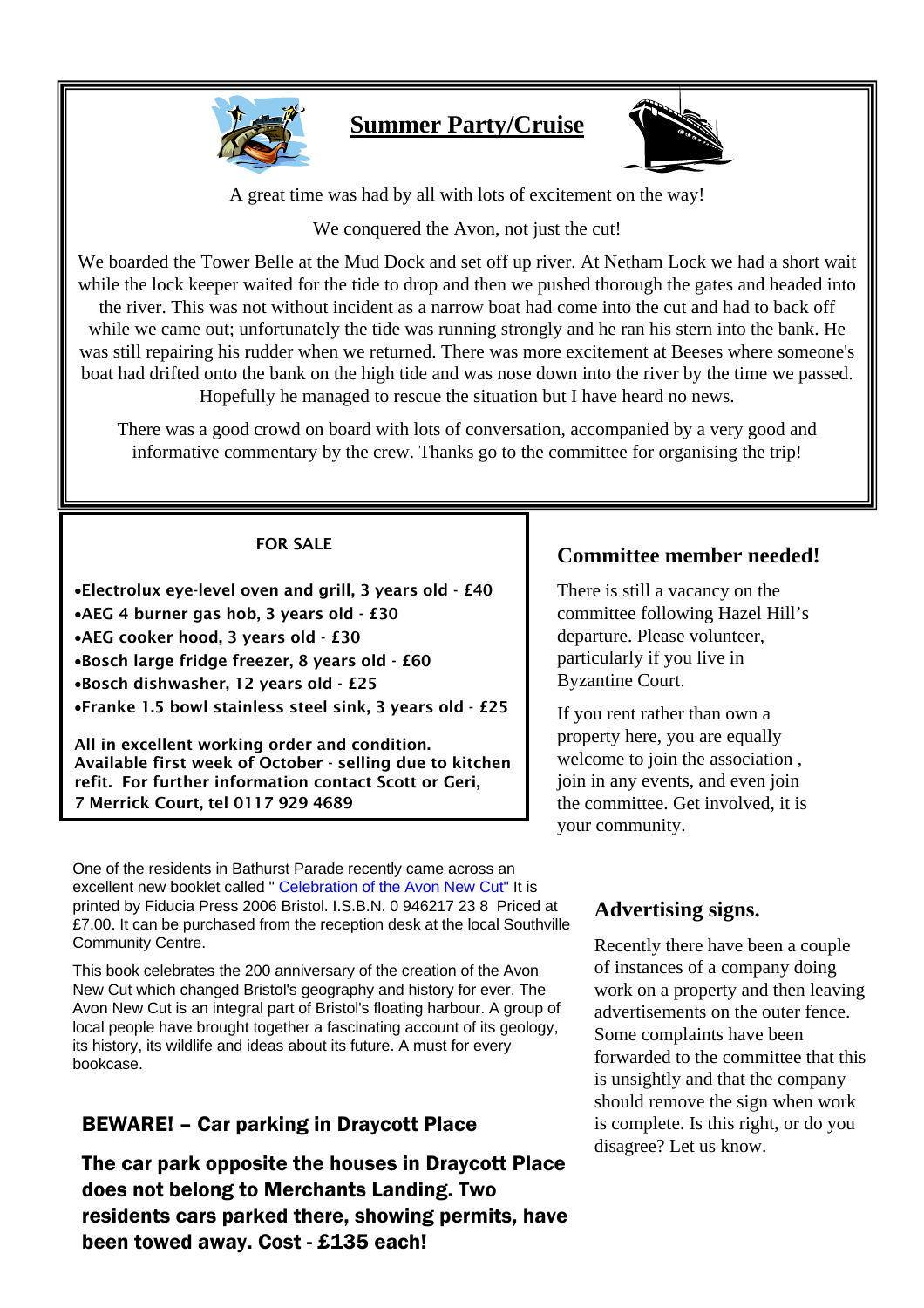### *Gordon's Bristol Bites* **THE MARCHIONESS SHED**

Bathurst Basin was constructed in 1809 as a secondary entrance to the Floating Harbour from the New Cut. At some time a pontoon was built upstream from the entrance to allow loading and unloading of ships. Remnants are still visible from Coronation Road.

In 1883 a small brick shed was built for the Cardiff & Channel Steamship Company on the promontory between the basin & the Cut. In 1888 the company purchased a paddle steamer, specifically built for the Bristol/Cardiff packet service. The ship, the "Marchioness", used the shed and ran up and down the Cut with great regularity and turned at each journey's end in the entrance to Bathurst Basin. It was sold in 1913. The "Marchioness" shed however, still stands.

The promontory was also the location of a double-leaf wooden bridge across the basin entrance to Wapping Road. This was later replaced by the current bridge which was opened in Nov 1906. Its turning gear was the last hydraulic installation in the city docks although since about 1941 the bridge has been fixed. It was built adjacent to, rather than on the same spot as the original bridge. Therefore all the cobbled roadways and stonework for the 1809 bridge still exist. Much is beneath the dilapidated scaffolding and shredded plastic sadly visible to all.

#### **SCAFFOLDING ON MARCHIONESS SITE - THE LATEST**

You will remember that MLRA protested about the tatty scaffolding on the Marchioness Site by the mini-roundabout on Wapping Road. On 18th November 2005, the Planning Authority ordered its removal. Unfortunately, it then accepted the owner, Mr Pratt's plea for an extension on the grounds that that he hadn't decided what to do with that piece of land. He argued that by giving him time to think, the Council might avoid an expensive appeal. However, he has now gone to appeal, and we are invited to comment. The committee will submit a basic letter on behalf of MLRA, but our case may well be strengthened by adding individual protests as well.

Please write to the Planning Inspectorate, Room 3/26 Hawk, Temple Quay House, 2 the Square, Temple Quay Bristol BS1 6PN quoting reference number APP/Z0116/C/06/2022131. If you write, YOU MUST SEND THEM THREE COPIES (they can't afford photocopying). What you write will be shown to Mr Pratt as well as to the Planning Inspectorate, and if it is abusive or considered libel it will go in the bin, so temper those strong views. Alternatively, submit your views on line by going to

[www.planningportal.gov.uk/PCS](http://www.planningportal.gov.uk/PCS) When you get to the page, type in the reference number on the 'Search' page and click the search button, to get to this case. It didn't work for me, but you may have better luck.



#### **24 RESIDENTIAL UNITS ON THE MARCHIONESS SITE?**

Surprisingly, Mr Pratt also hopes to develop that smallish piece of ground by getting permission to build a block of 24 (yes! 24!) flats sticking out into the new cut, with walkways above the mud. He has engaged the services of well known architects and a planning agent, and prepared some sophisticated drawings that look, to the layperson, very unlike the scene on the ground. The committee has sent in a letter of protest, drafted by member John Ashford after consultation with others, that makes points on the various grounds the Planning Authorities will accept as relevant. These include:

1. Highway Safety - the access would be just over the bridge. With the agreed development at Wapping Wharf and the General Hospital sites, the extra traffic would be a hazard.

2. Policy - the Council has a policy of not destroying heritage - the Marchioness building is a link to mercantile heritage. It also has a policy of preserving key views, and the proposed block would interfere with the view of St Paul's church, Alpha Rd. 3. Amenity - it would prevent access to the river.

4. Environment - This is a conservation area and the tidal river forms a sustainable wildlife corridor, which would be badly affected.

The letter concludes, on advice from those in the know, that MLRA would be sympathetic to a small number of low rise mixed use buildings which had regard for all the above points. We believe that a completely obstructive position would be counterproductive.

THE TIME FOR CONSULTATION HAS BEEN EXTENDED TO 21st SEPT, SO IF YOU DON'T AGREE WITH WHAT WE'VE WRITTEN, GET YOUR OWN POINTS TO THE COUNCIL! You need to head your letter 'The Marchioness Site' and quote the following reference numbers: 06/02971/LC/C, which deals with 'demolition of an existing building' requiring 'conservation area consent' and 06/02972/P/C, for 'outline planning approval to redevelop the site to provide 24 residential units (classC3)'